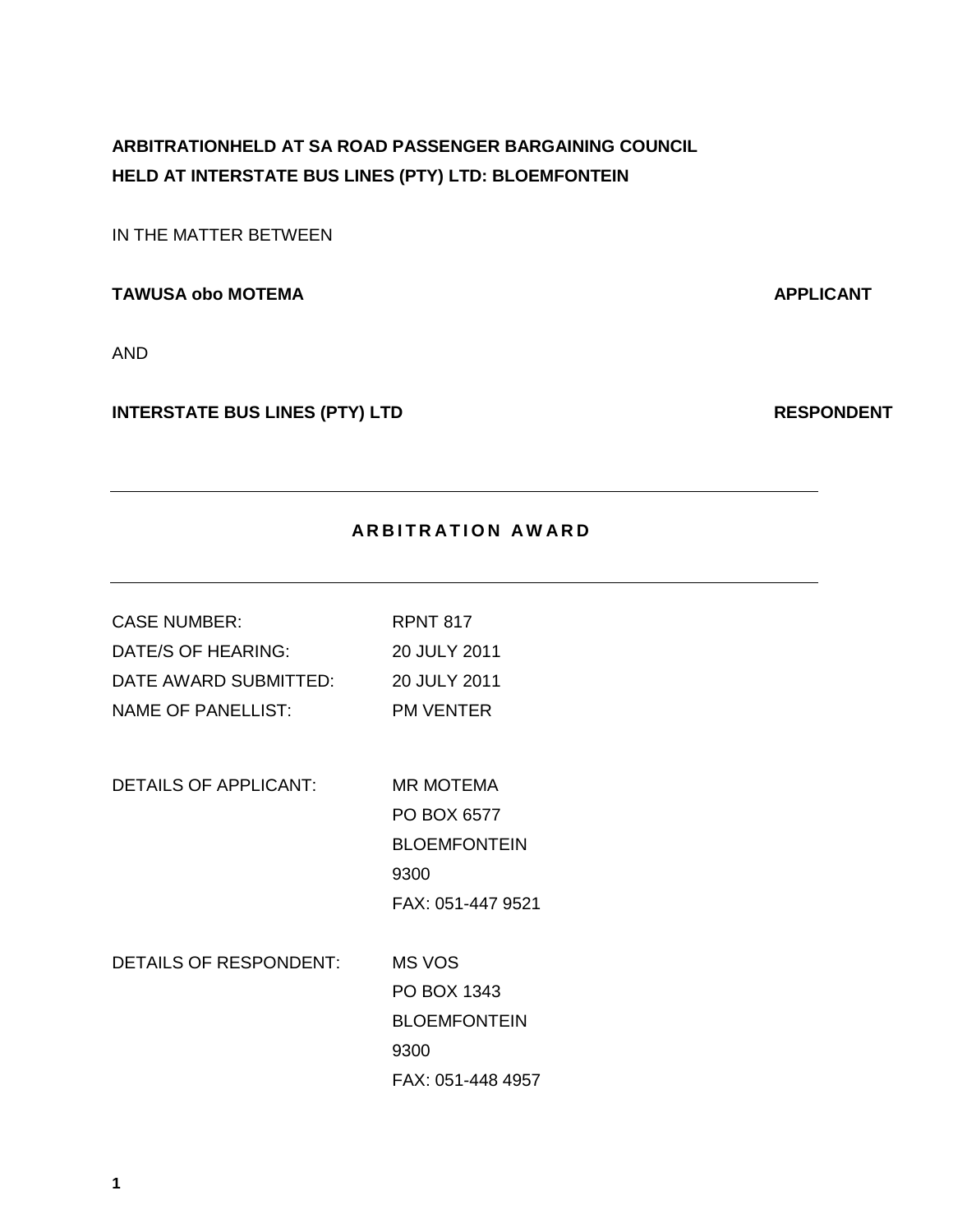#### **DETAILS OF HEARING:**

- 1. An arbitration hearing took place on **28 June 2011** and **20 July 2011** at the premises of the Respondent in Bloemfontein.
- 2. The Applicant initially was represented by an union official from TAWUSA, whilst the Respondent was represented by Ms Vos, an IR consultant from the Respondent. On the second day of the proceedings the Applicant handled his own matter.
- 3. The matter was mechanically recorded and Mr Moleleki acted as interpreter.
- 4. There were no points *in limine* but the Applicant requested postponement on 20 July 2011.

# **APPLICATION FOR POSTPONEMENT:**

- 5 On 28 June 2011, I postponement the arbitration proceedings on request of the Applicant's representatives. I subsequently issued a ruling in this regard.
- 6 The union withdrew from the matter and filed a notice in this regard on 19 July 2011. They informed Council and the Respondent that the Applicant wished to be represented by an attorney.
- 7 On 20 July 2011 the Applicant's attorney was absent. The Applicant was unable to provide a name of an attorney and had no idea where his attorney was. He phoned the attorney in our presence and I personally spoke to a Mr Hector Mthembu from FNB. The latter informed me that they would not act on behalf of the Applicant and the Applicant was made aware of this well in advance. He was not prepared to discuss the matter any further. I then gave the Applicant 45 minutes grace to phone and to provide some clarity.
- 8 The Applicant was unable to provide more details and requested postponement of the matter. The Respondent objected and raised issued pertaining to the previous postponement and the fact that the Applicant was not able to provide a name of his attorney.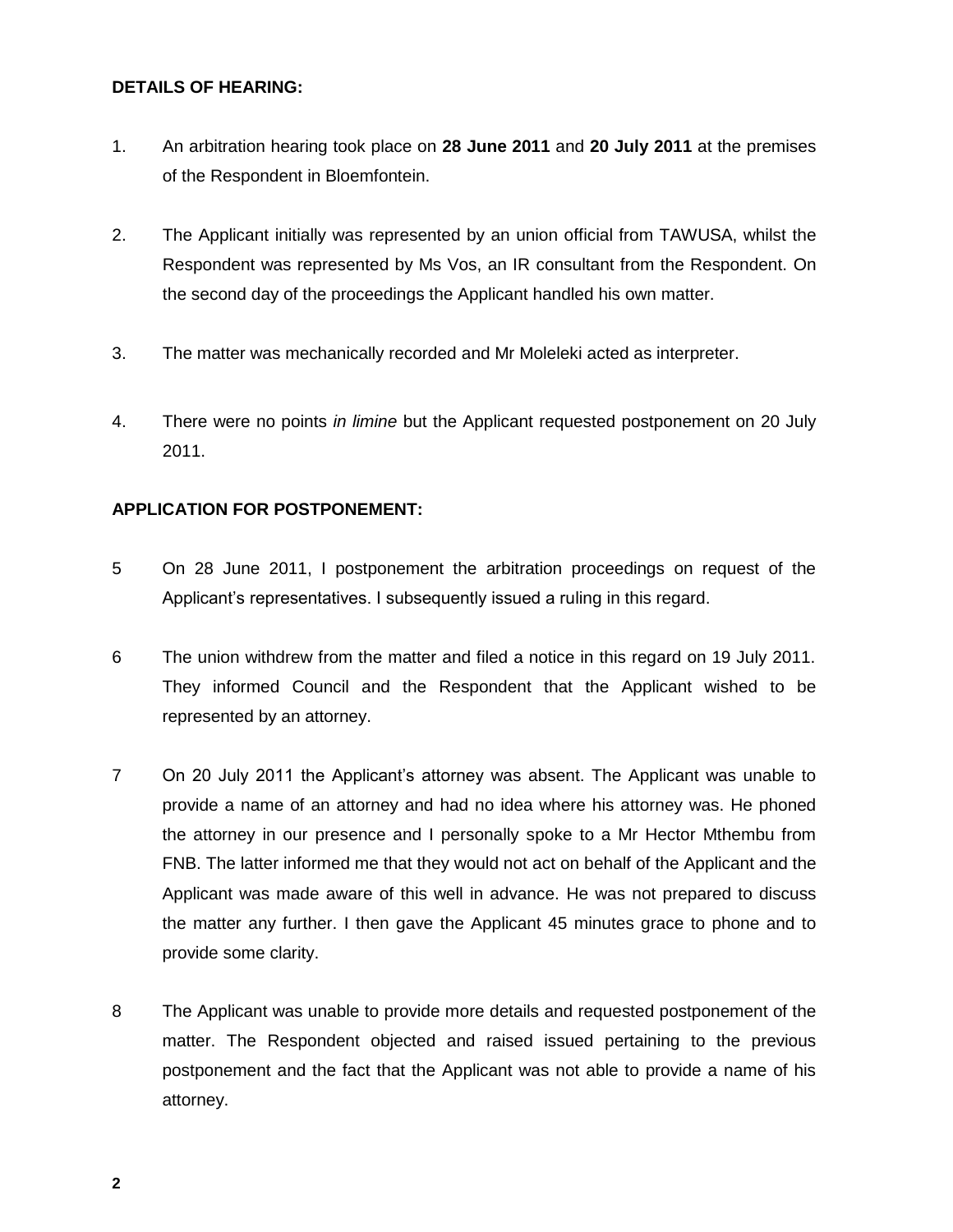9 I turned down the application as the matter was previously postponement under very suspicious conditions and the Applicant was unable to provide details of an attorney. There was also no formal (or informal) application made by any attorney and I was not convinced that there was even an attorney involved in the matter. The Applicant was also not prepared to tender costs for the postponement.

#### **BACKGROUND TO THE DISPUTE:**

- 10 The Respondent is a company registered with the Bargaining Council and as such responsible for the transport of passengers. The Applicant was in their employ as a bus driver until his dismissal on 22 November 2010. The Applicant was dismissed for alleged misconduct and it is this dismissal that gave rise to this dispute.
- 11 At the commencement of the proceedings I was provided with one bundle of documents, from the Respondent, which I have marked as **Exhibit "A".** There were no objections from the Applicant and no document submitted by the Applicant.
- 12 At the commencement of the proceedings, I narrowed issues in dispute and it was agreed that the following issues could be regarded as common cause/facts between the parties:
	- a. The Applicant was appointed on 21 January 2002 and worked as a bus driver. He earned a weekly salary of R1 499-23.
	- b. The Applicant was dismissed on 22 November 2010.
	- c. As far as substantive fairness was concerned, the charge against the Applicant was contained on page 8 of Exhibit "A". The Applicant admitted that a passenger was found on his bus without a ticket on 21 October 2010 and that he did not issue a ticket to the passenger. He stated that this was simply a mistake and he had no intention of contravening the disciplinary code.
	- d. There was a workplace rule in place, the Applicant was aware of the rule and the rule is fair.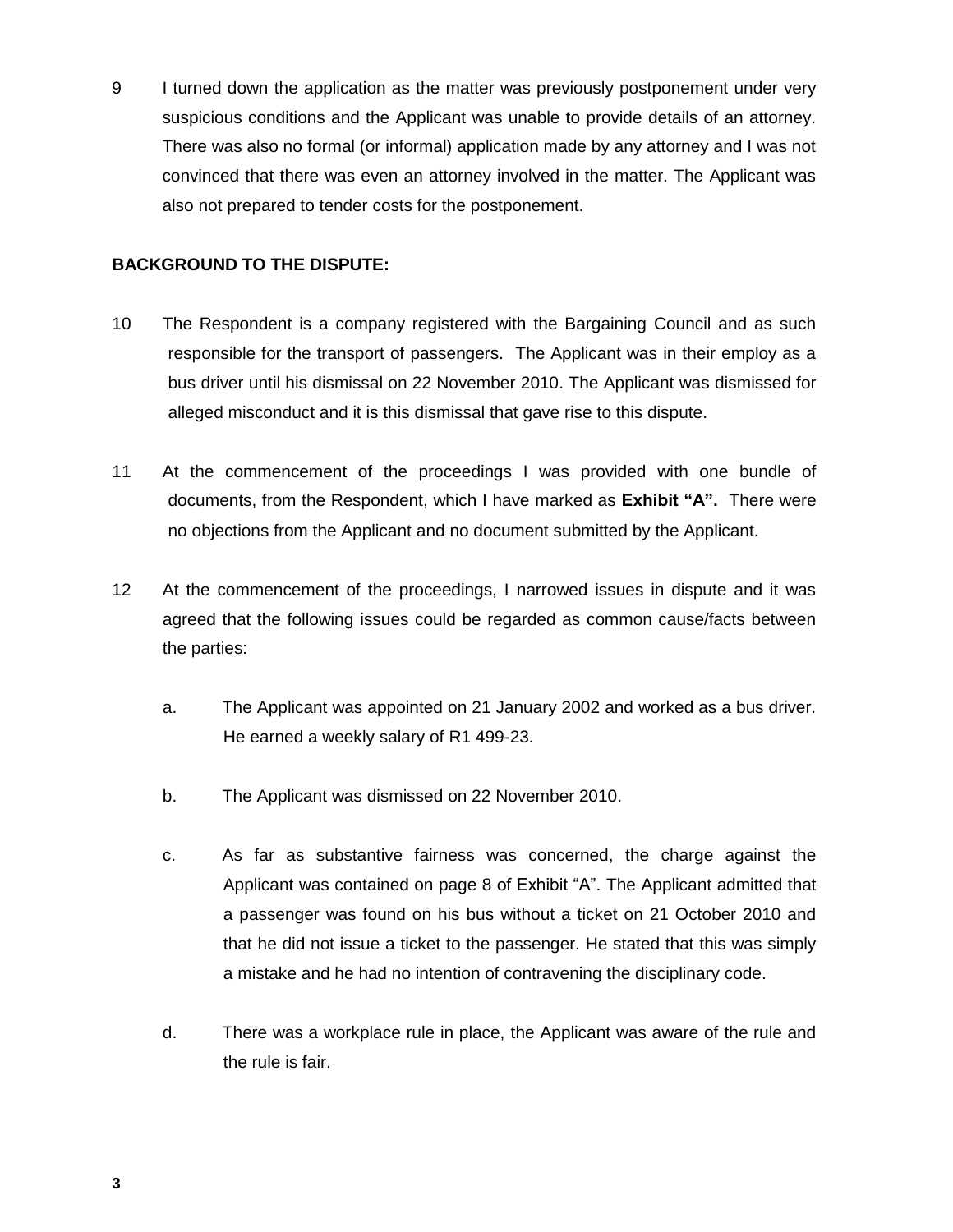e. The Applicant stated that he was dismissed unfairly as he committed no misconduct and the procedure was also unfair. He argued that the chairperson oppressed him and he was unable to provide a version of events.

## **SURVEY OF EVIDENCE AND ARGUMENTS:**

### **CASE OF THE RESPONDENT:**

**Ms Stephni Chantelle Vos** testified under oath and her evidence was, in essence, as follows:

- 13 She acted as Chairperson during the disciplinary enquiry and came to a conclusion that the Applicant was guilty of misconduct. She gave parties ample opportunity to present his case and to call witnesses. The Applicant attended the hearing on the first day and provided an explanation.
- 14 The witness testified that the Applicant was supposed to attend a second meeting 22 November 2010 at 09h00 (continuation of hearing). The Applicant signed a notice to attend but he willingly absented himself. His representative showed up and informed her that the Applicant's shift is only scheduled for 13h00 and therefore he would not attend at 09h00. The representative then decided not to take part in the proceedings and walked out. The matter was subsequently finalized in the Applicant's absence.
- 15 She also explained that the Respondent held a "road show" and all role players were informed that, amongst others, charged employees must attend hearings at the scheduled times and not the time that their shifts started.

**Ms Martha Longfoot** testified under oath and her evidence was, in essence, as follows:

- 16 She is employed as an Inspector and two Inspectors boarded the Applicant's bus on 21 October 2010 and demanded tickets from the passengers. One passenger could not produce a ticket and the bus driver (the Applicant) issued a replacement ticket.
- 17 The witness testified that the Applicant left Central Park earlier the morning and the last passenger who boarded the bus did so at 07h33. No other passenger boarded until the two Inspectors got on the bus near Oranje Meisie School.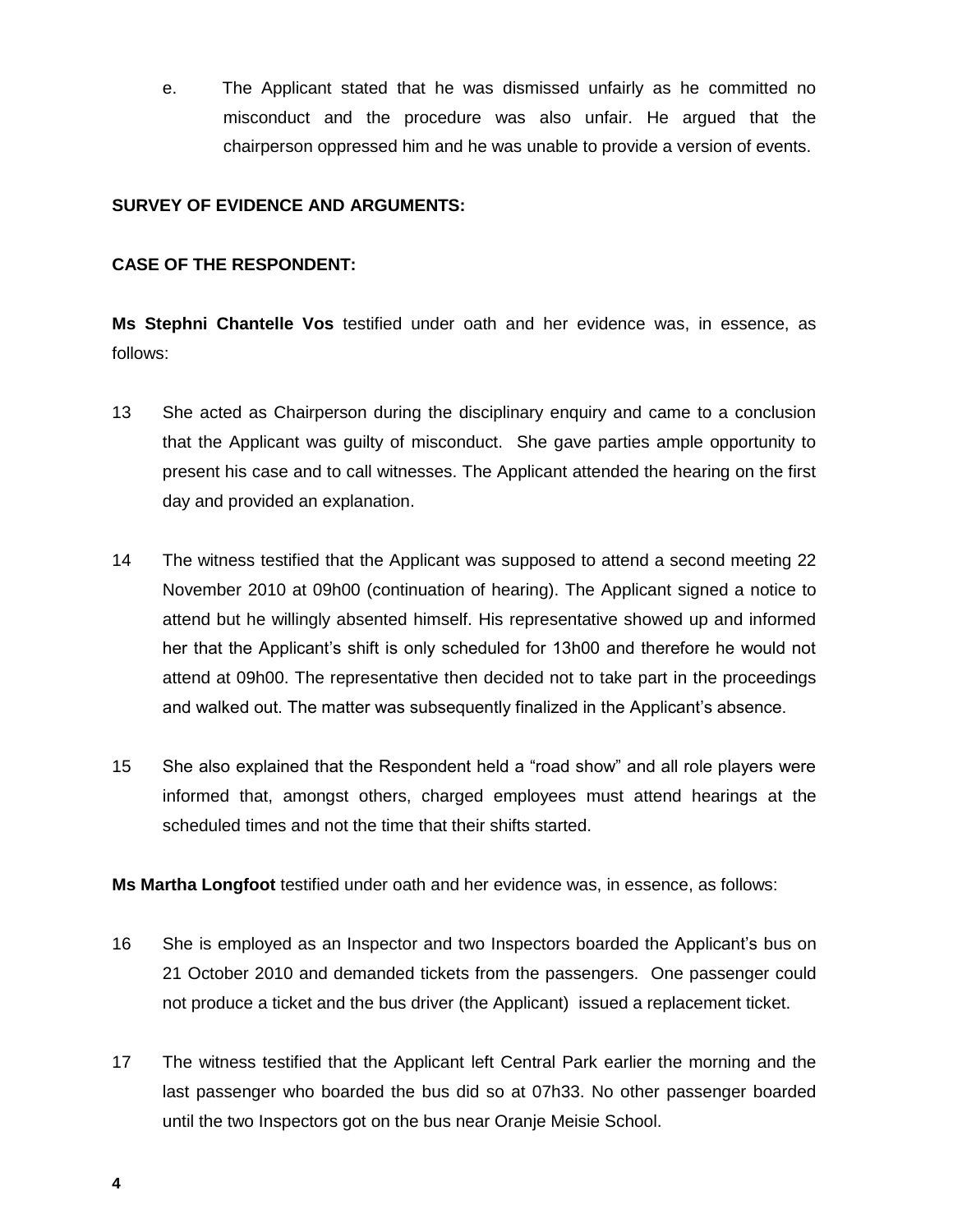- 18 The Applicant initially informed her that he experienced problems with the tagging machine but the passenger told her, in the presence of the Applicant, that he paid in cash. He later said that the passenger possibly boarded the bus without his knowledge when other passengers boarded.
- 19 The witness also testified that the disciplinary code contains a rule against the failure to issue a ticket when a passenger boards a bus and that the disciplinary code prescribes dismissal and that it was a driver's duty to ensure that all passengers pays.

#### **CASE OF THE APPLICANT:**

**Mr Nataniel Motema** testified under oath and his evidence was, in essence, as follows:

- 20 He is the Applicant in this matter and was on duty on 21 October 2010. He left Central Park and at his first stop passengers got off from the bus. At his second stop passengers got off the bus and some boarded the bus.
- 21 He was unaware of the fact that the passenger boarded the bus without a ticket. He explained that the passenger was deceitful and boarded without paying. He also explained that it was only a mistake and he had no intention of being dishonest.
- 22 The Applicant denied that he blamed the tagging machine or that the passenger told the Inspector that the payment was made in cash.
- 23 The Applicant testified that he was oppressed during the disciplinary hearing and he could not speak freely. He was not present on the second day of the hearing as his union informed him that hearings are only held at the time when a shift is suppose to start (13h00 instead of 09h00).

**Mr Molefi Nkoame** testified under oath and his evidence was, in essence, as follows:

24 The witness is a shopsteward and was present during the disciplinary hearing. He acted as Interpreter.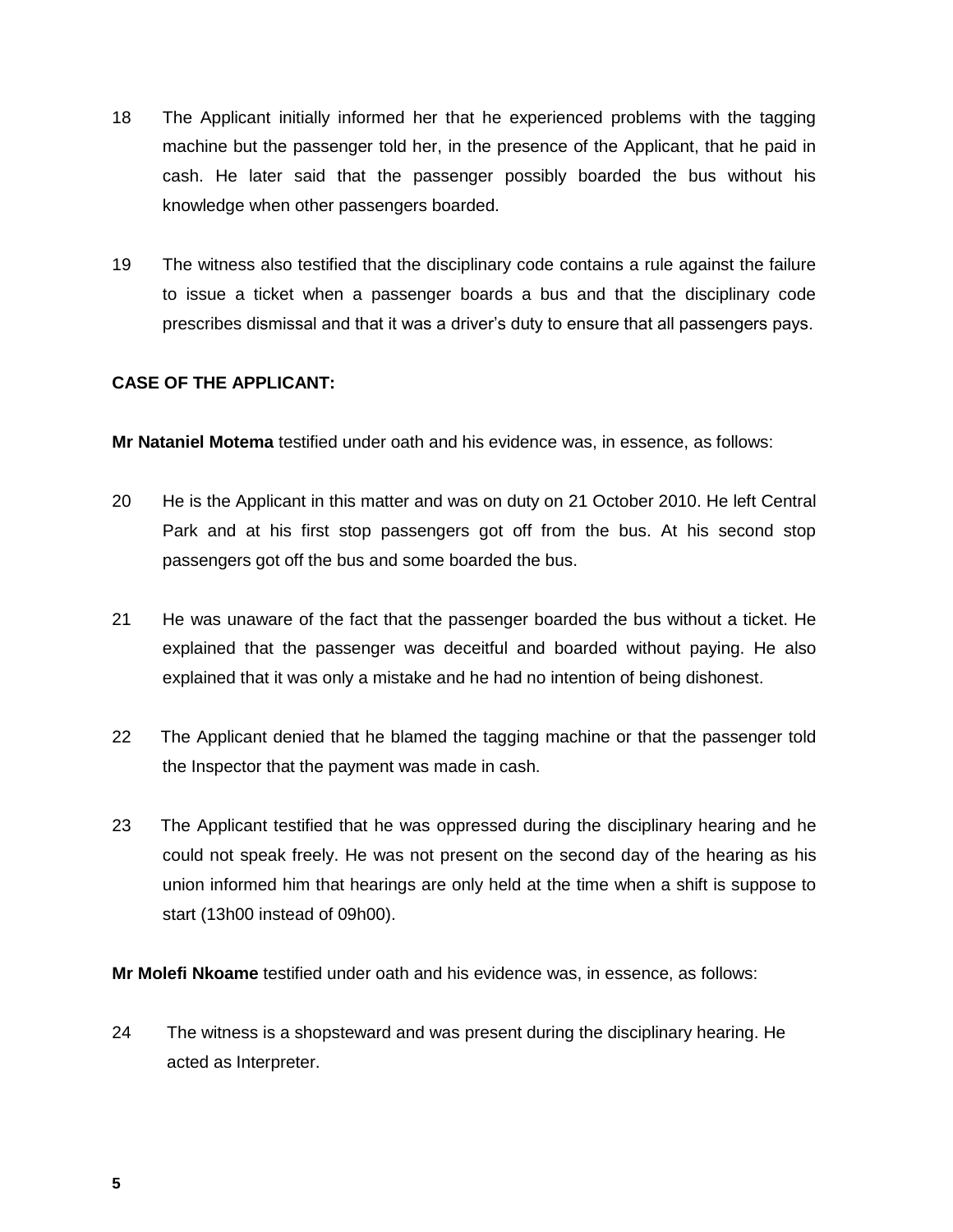- 25 The practice at the workplace was that hearings would only be held on the time that an employee was supposed to start with a shift. Should this not be the case, matters were dismissed. A Road Show was held and parties were informed about scheduled times but the union did not agree with the new arrangement.
- 26 The witness explained that the Applicant was not oppressed and that he was given ample opportunity to present his case on the first day of the inquiry.

#### **ANALYSIS OF EVIDENCE AND ARGUMENTS:**

- 27 In terms of Schedule 8 of the Code of Good Practise of the LRA, it would normally not be appropriate to dismiss an employee for a first offence, except if the misconduct is serious and of such gravity that it makes a continued employment relationship intolerable. Examples of serious misconduct, subject to the rule that each case should be judged on its own merits, are gross dishonesty or wilful damage to the property of the employer, wilful endangering of the safety of others, physical assault to the employer or fellow employer, client or customer or gross insubordination.
- 28 When deciding whether or not to impose the penalty of the dismissal, the employer should in addition to the gravity of the misconduct, consider factors such as the employee's circumstances, the nature of the job and the circumstances of the infringement itself. It is furthermore trite Law that a Commissioner should not interfere likely with the decision of an employer. The parties are referred to **Nampak Corrugated Wadeville v Khoza (1999) 20 ILJ 578 (LC)** as well as **Toyota Motors v Radebe (2000) 21 ILJ 340 (LC).**
- 29 The Applicant admitted that he took no money from the passenger. This aspect was not in dispute but he presented an excuse and argued that the passenger was deceitful. He also explained that it was simply a mistake.
- 30 The Applicant was warned on two previous occasions about the exact same type of conduct. He chose, at his own peril, to ignore the previous warnings and conceded that he should have accepted payment from the passenger. The Respondent went the extra mile in warning employees and went to the extent of conducting a road show. The disciplinary code is clear in this regard and states that this type of offence is sufficient grounds to be dismissed.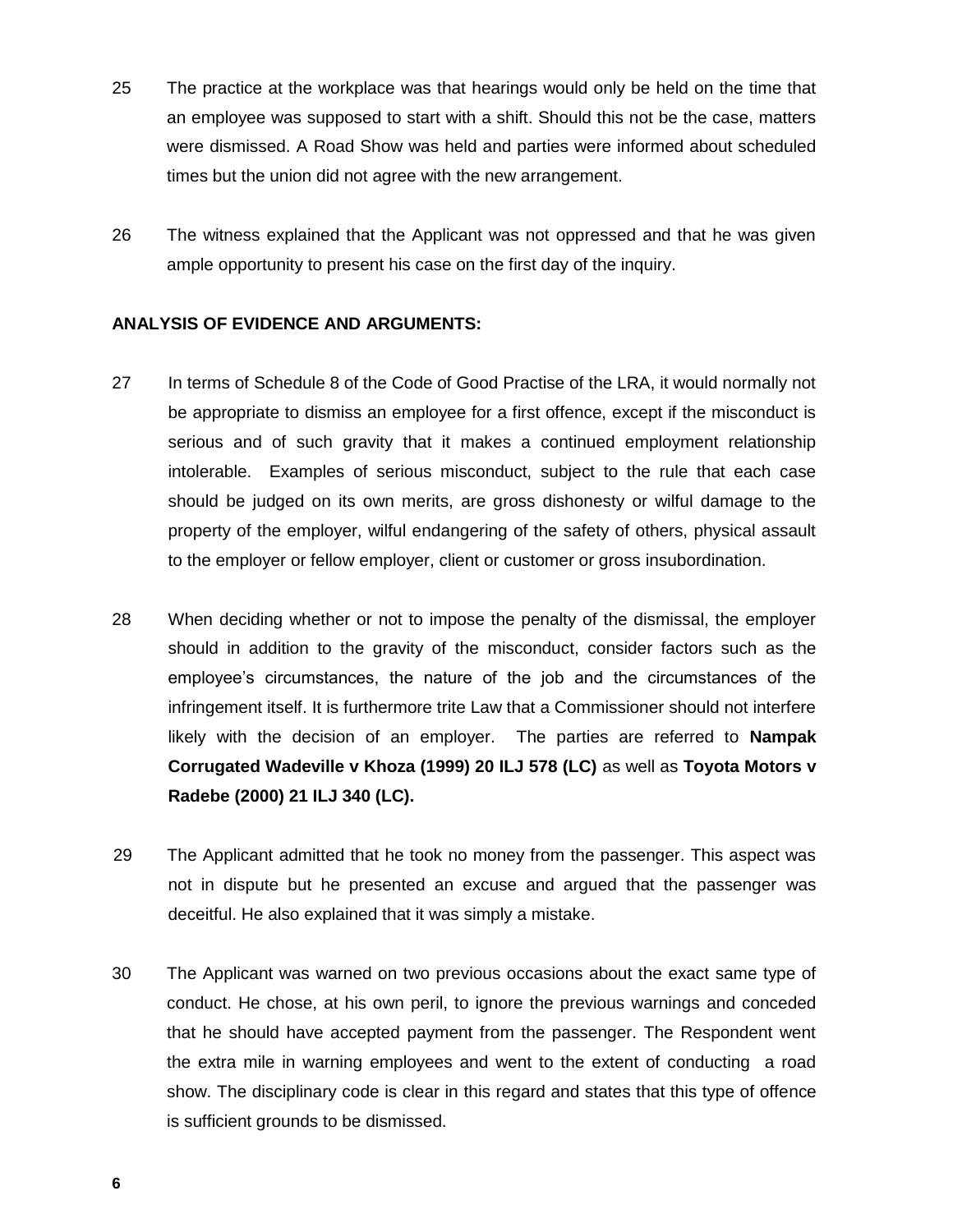- 31 Ms Longfoot struck me as a very reliable witness. She had absolutely no reason to present false evidence and the Applicant was unable to provide any reason why she would lie.
- 32 The Applicant was a poor and unreliable witness. He contradicted himself and it was clear that he was dishonest and deceitful. I wish to highlight some crucial contradictions:
	- a) The Applicant initially denied that a passenger was on the bus without a ticket. He changed his version only when he was confronted with the signed minutes of the inquiry (where this aspect was admitted) and conceded that the passenger had no ticket.
	- b) He explained that some passengers pushed to board the bus and the passenger must have boarded then. He was later confronted with the passenger print out. The print out reflected that no passenger boarded the bus from 07h33. His version was quickly adjusted and he explained that some passengers got off the bus and on again. This simply made no sense.
	- c) He also informed the Inspector that he had problems with the tagging machine. He later denied telling her anything about the machine.
	- d) He was even dishonest about his attorney. He told me that his attorney should be there but the attorney (if it was an attorney) told me that the Applicant was told that he would not be represented.
- 33 The Applicant's conduct was tantamount to dishonesty, he received two previous warnings and admitted that he made a mistake. The offence was of serious nature and evidence was led that the trust relationship has become intolerable. I was not convinced that any reason exists to warrant my interference with the Respondent's decision. I was therefore satisfied that the dismissal was substantively fair.
- 34 As far as procedures were concerned, I was also satisfied that the dismissal was fair. The Applicant was aware of the second day of the inquiry and his union was informed during the "road show" about times for hearings. The fact that the union disagreed with the instruction seem to be irrelevant. The Applicant chose not to attend the